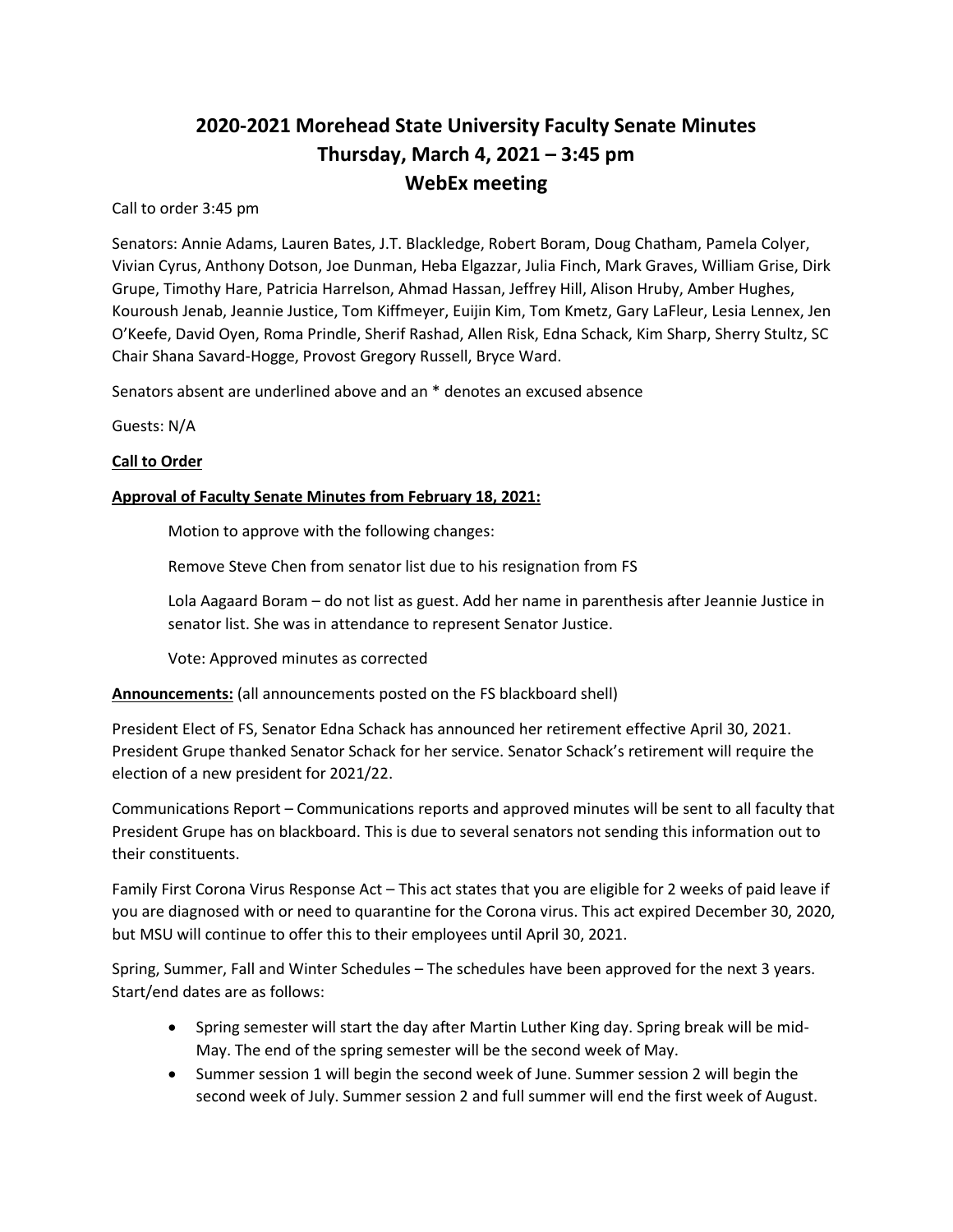- Fall semester will begin the third week of August and will end the first week of December.
- Winter session will begin the third week of December and end on Tuesday of the second week in January.

Vaccinations – MSU and St. Claire Medical Center have organized Moderna vaccines to be given out to MSU employees. The date for the first vaccine will be March 10 and the second vaccine will be given on April 7. You will need to sign up for these vaccinations.

SOAR – Dates for SOAR are April 15 and 16, 2021. Virtual SOAR will be April 23, 2021.

Mid-Term Grades – Due by midnight, March 15, 2021.

FYS Committee – President Grupe has met with the provost. The provost would like to remove consultants as members of the committee. Not all standing committee descriptions have anything about consultants in them, but committees have the right to call in a consultant as needed. Governance will create a document that explains how committees are functioning, what they can do and that they have the ability to call in a consultant as needed. The EC was in favor of this and accepted the proposal as written. President Grupe will forward this to the provost as approved. This will also be included on the faculty interest survey that goes out this spring.

Resolution on Teaching Modalities – The provost has recommended that faculty need to work in conjunction with their chair or dean when choosing their teaching modality. President Grupe said the response he had received from faculty regarding this change had been positive. The EC approved this with the additional change and President Grupe will forward the accepted proposal to the provost.

Resolution on Student Evaluations – Faculty Welfare and Concerns committee is working on PAc 35 now. FEPs will need to be re-written. President Grupe has asked FWC to work with SGA to come up with questions for the student survey. President Grupe said the surveys are valuable for feedback but should not be used for evaluations because there is bias. SGA and Senator Harrelson will meet next week to discuss this.

Ad Hoc Committees – There are several ad hoc committees that FS has not been made aware of. President Grupe has asked the provost to address that FS needs to be informed of the formation of these committees. The governance committee can make suggestions on who could serve on these committees because there needs to be faculty with the best expertise for the committee task to get done.

Faculty 180 and CSS – Senator Lennex has made a summary of the FYS and CSS committees in the communication report. Senator Stultz is on the CSS committee and gave an update.

- The CSS will be held near the end of April and be fully virtual
- The date for the CSS was planned around the SACSCOC visit
- Presenters will have the option of two modes: synchronous or asynchronous
- The same system for abstract submission and judging will be used

Question - Senator Adams asked when the committee was told the specific date of the SACSCOC visit? Senator Stultz said the date as not confirmed but they scheduled around the time that the visit could happen. Senator Rashad suggested that Senator Adams direct her questions to Dean Davison, the lead of the work group.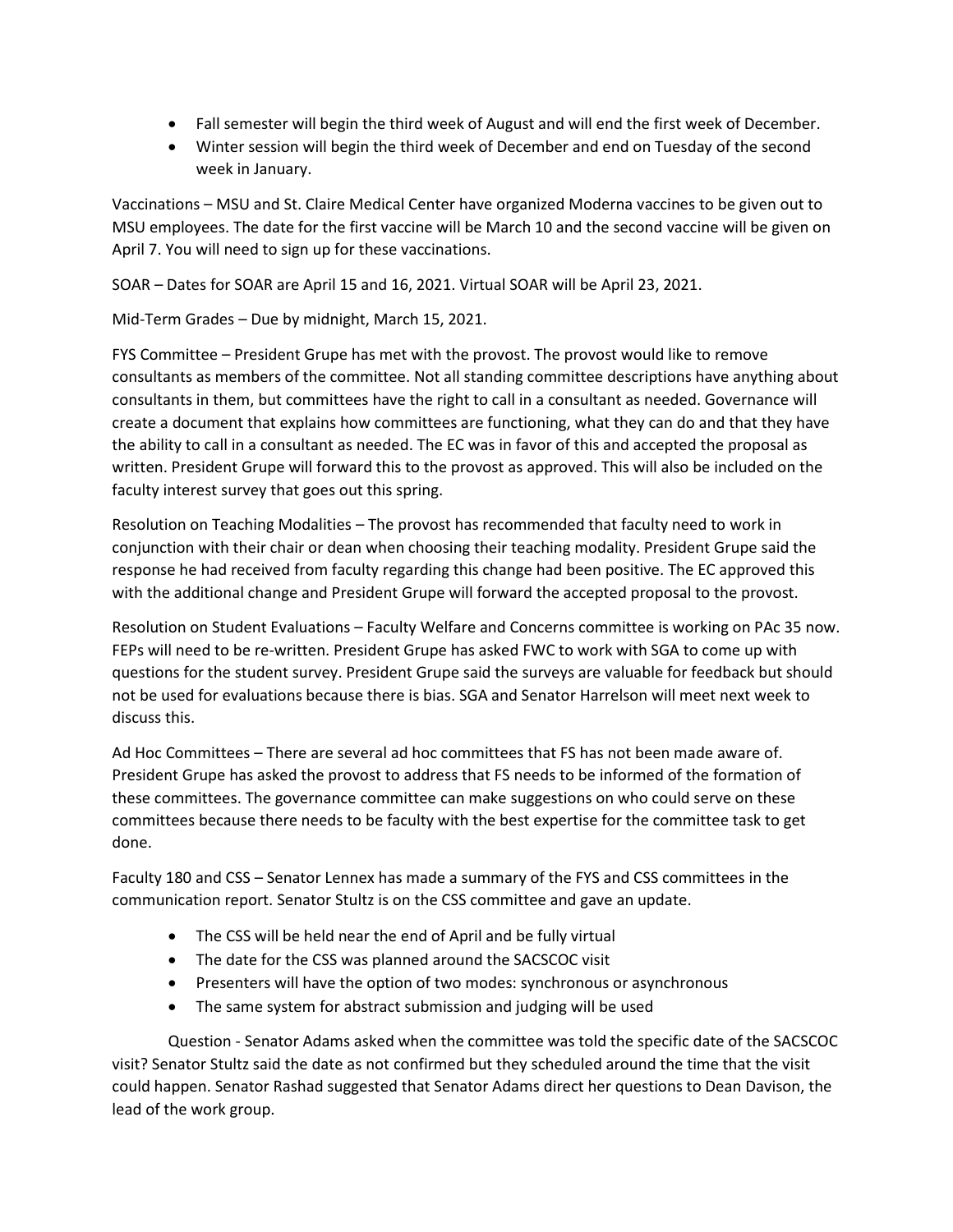Committees for Assessment – President Grupe has asked the provost for more information on these committees. President Grupe was appalled by the use of the SS acronym used on the website. He said this meant Schutzstaffel (Nazi protection squads) and was not acceptable. Senator Finch will work with Marketing regarding abbreviations and consistency throughout all committee descriptions.

Senator Graves addressed the assessment committees.

Assessment Oversight Committee – This committee looks at the timelines or adjustments that may be made to the program assessment process.

Academic Affairs Assessment Oversight Subcommittee – This subcommittee reviews the assessment plans that are submitted. They provide the commentary that all faculty get back if they are leaders of the programs and/or the contact person within the schools, departments or colleges if there are questions to be answered explaining what particular quotations mean.

Question - Senator Lennex asked where descriptions for these sub/ad hoc committees could be found. President Grupe said he has the descriptions and they are on the website under resources.

Question - Senator Lennex asked Senator Graves how long he had been on these committees and sub/ad hoc committees. Senator Graves said he had been asked to serve for three or four years. Senator Lennex said if a sub/ad hoc committee had been running for several years it would need to be a standing committee.

Senator Lennex would like to ask every senator if they or someone in their department is on an ad hoc committee of any kind, please let her know the name of that committee and how many years they have been on it. She is trying to determine how many ad hoc committees there are and what they are doing. FS is trying to work hand in hand with the administration to populate these committees with persons who are best qualified. This also gives credit to people who are serving on the committees.

# **Presidents Report**

No report

# **Provost Report**

No report. Dirk will meet with the provost in the morning and will fill him in on what was discussed at today's meeting.

# **Staff Congress Report – SC Chair Savard Hogge**

FS President Grupe and SC Chair Savard-Hogge will be guest speakers at the MSU AAUP. The presentation will be on sustaining and reaffirming shared governance at MSU. SC was developed with the goal to promote cooperation among administration, faculty, students and staff and to review university policies, documents and decisions that will affect staff. The pandemic has given unique problems with shared governance. Chair Savard-Hogge said she would like to see a continuation of transparency in administration. They will continue to work with the EC of FS to discuss supervisor evaluations and the development of a Teaching Bill of Rights. Any input faculty have on these items would be greatly appreciated.

#### **SGA Report – Bryce Ward**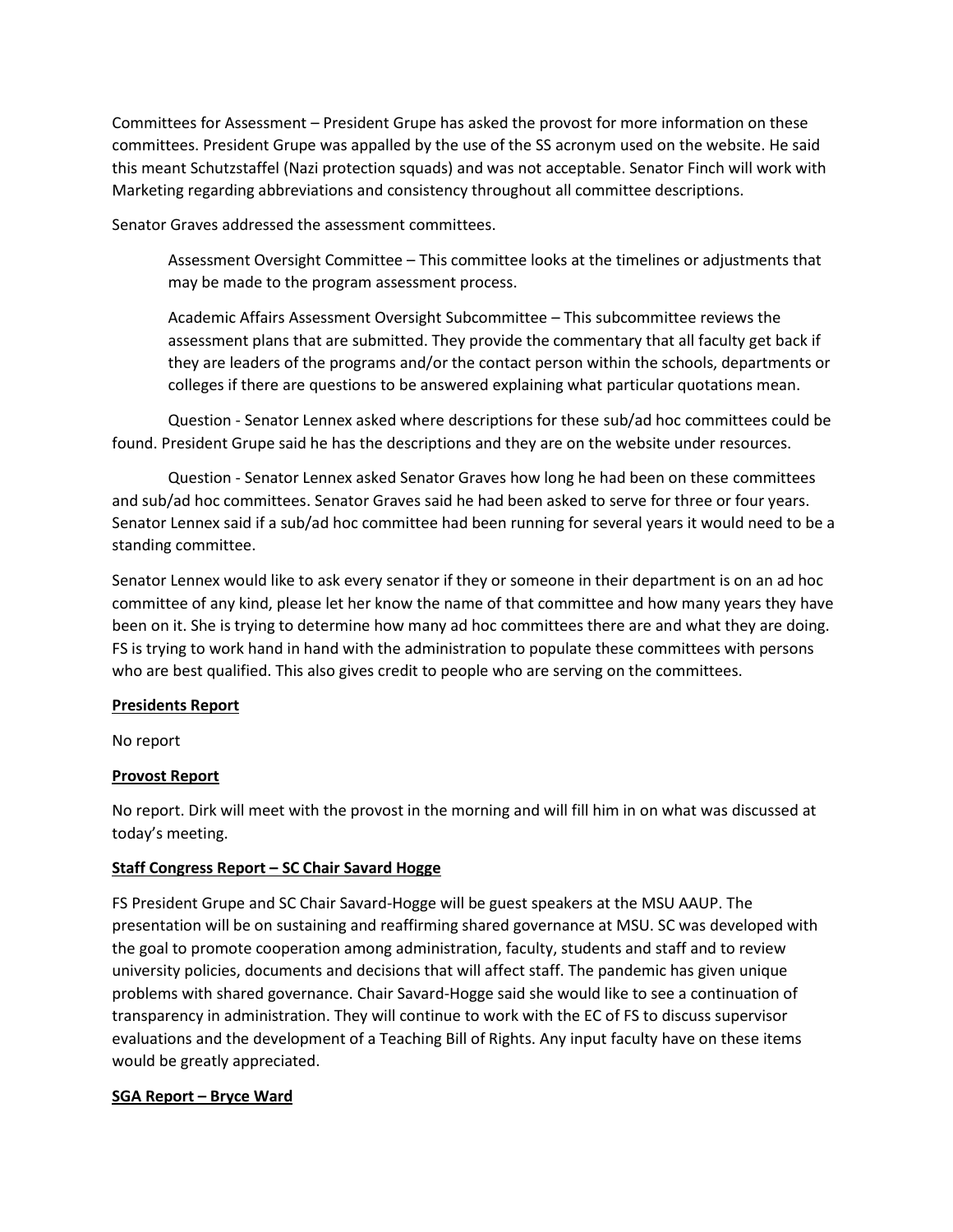Mr. Ward asked FS to share the word that there are about 50 transcript vouchers in the SGA office.

SGA is starting a new partnership with the Fuzzy Duck called Get Moving Mondays. A \$2 discount will be given on all food and drink items until noon on Mondays. This will run until April 26.

Information on the Executive Board Elections can be found on SGA social media.

SGA will meet with Senator Finch next week on student evaluations.

Question – Senator Adams wanted to know if the new Senior Assistant VP of Strategic Communications and Branding has reached out to SGA to work on social media to get a student presence on the website. Mr. Ward said SGA has been in contact with COMA in regards to updating the SGA page.

## **President-Elect**

Since Senator Schack will retire in April, a new president elect will need to be voted on from the remaining 3 EC members, Julia Finch, Kouroush Jenab and Patricia Harrelson. Each candidate gave a brief introduction of themselves to the committee. Senator Finch and Senator Jenab stated that they did not have the capacity to take on the roll of president elect right now. Senator Harrelson was voted in as FS president-elect and will begin become the Faculty Senate President in August.

## **Faculty Welfare and Concerns – Senator Harrelson**

The committee is currently working on PAc 17, revising the form to make it a fillable one.

An ad hoc committee will be formed to look at workload calculations.

The committee is continuing to work on PAc 35 regarding student evaluations.

# **Governance Committee – Senator Finch**

FYS committee will be ready to move forward for approval. Upon approval, this will be added to the Faculty Interest Survey.

The committee is working on documentation that covers and governs the formation of committees, what they should do and the duration of the committees. They are looking at how other institutions handle this. This documentation could be on the website or in the faculty handbook so that it was readily available. Governance will take the lead on this and will eventually include Faculty Welfare and Concerns. The committee would also like to include Dave Flora, who is the representative on SC that works on the population of SC committees.

Faculty Interest Survey – The survey will be out within the next 2 weeks.

TEC/PEC – The document was sent back to the by-laws committee.

# **Academic Issues – Senator Schack**

The committee has invited Max Ammons, Assistant Vice President/Dean of Students, to their next meeting to discuss academic dishonesty. Mr. Ammons has drafted a UAR and would like to work with AI on cleaning up the document and discuss what the faculty perspective is on academic dishonesty.